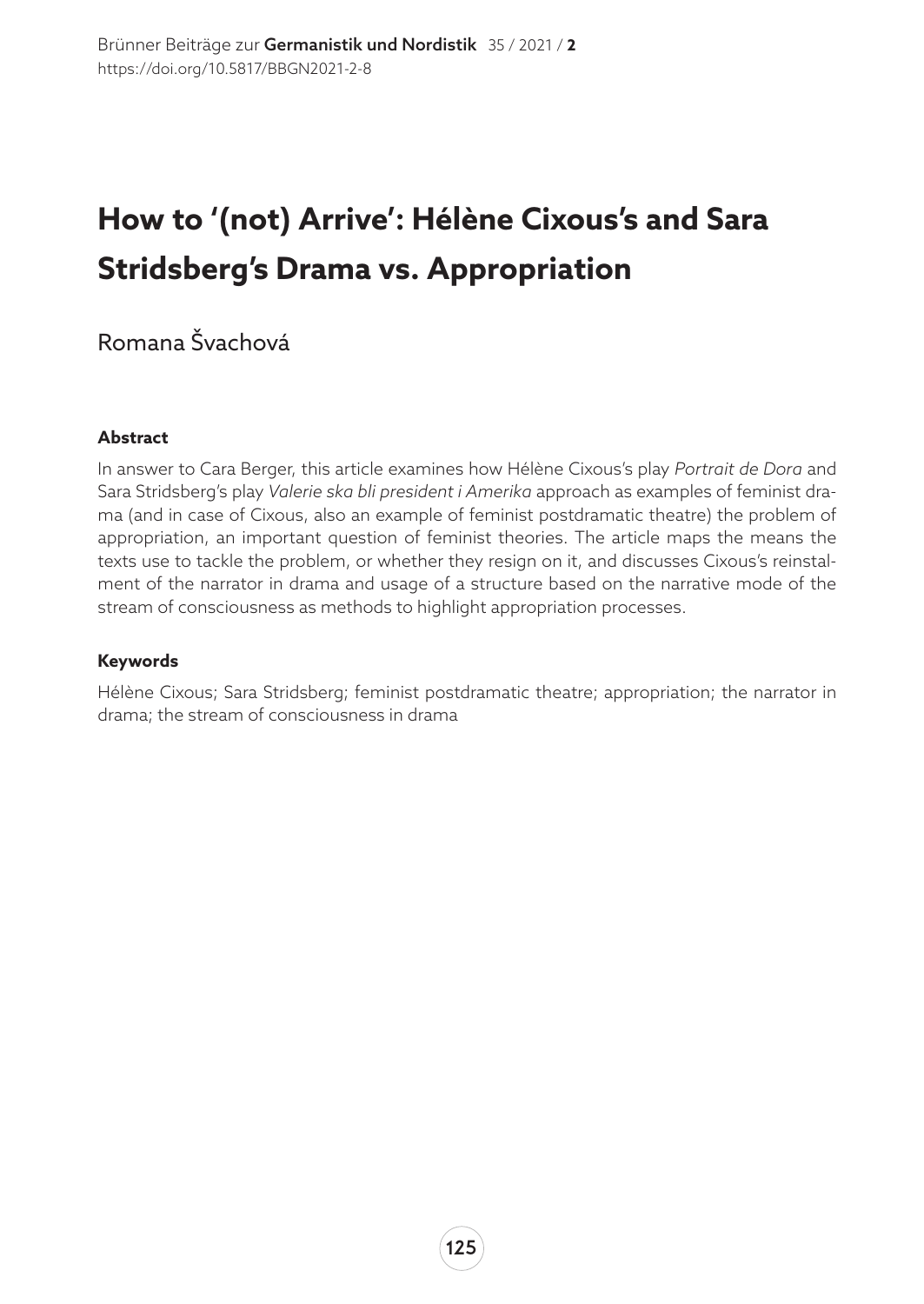In 2019, Cara Berger in the article 'Feminism in Posttraumatic Theatre: An Oblique Approach' asked: "What works do we consider as part of the spectrum of feminist theatre-making? What proper names, aesthetic forms and critical perspectives are summoned when we determine, debate and reforge connections between theatrical practices and feminist politics?" (Berger 2019: 423) Berger also suggested that there had been feminist postdramatic works, although not overtly, and in the article, she analysed the means of the so-called oblique approach. Her methodology war partially based on the theory of French poststructuralists Julia Kristeva and Hélène Cixous, thus also, via the latter, with the concept of *écriture féminine*, an experimental mode of writing connected prominently with the context of French second-wave feminism and deconstruction, a mode that aimed to create a subversive force in the literary sphere and by that, also in the sociocultural space. Although both Kristeva and Cixous focused in their theory mainly on literature, Berger suggested that there were certain crossroads of Lehmann's characteristic of postdramatic theatre and propositions made by Kristeva and Cixous; she pointed out that according to Lehmann, in postdramatic theatre there was a clear inclination to "abandon the representation of subjects in favour of embodiments of 'hidden impulses, energy dynamics and mechanics of […] motorics'" (Berger 2019: 424), which, for sure, was also an important aspect of Cixous's and Kristeva's theories, as illustrated by their engagement and partial rework of Freuds and Lacan's psychoanalytic assumptions, leading Cixous to the formulation of "writing the body" method and Kristeva to her work on chora, the semiotic and the symbolic as linguistically disruptive forces and the possibilities these concepts offer to writing.

In this article, I intend to pick up on Berger's article and suggest some other answers to her initial questions presented above. To some extent, I will proceed analogously to Berger, who began with a re-examination of Pina Bausch's *Café Müller*, a piece from 1978, and then tried to identify analysed principles in a newer production, The Wooster Group's *The Town Hall Affair* that premiered in 2016. However, in one important aspect, I will digress from Berger's methodology, even though at first glance, it may seem counter-logical, given that postdramatic theatre does not, according to Lehmann, construct a mere stage reproduction of the initial script, but rather treats it as a semi-finished product that can be altered in many ways. Nevertheless, here I will not analyse a specific stage production; I will work solely with scripts of two plays, namely *Portrait of Dora* by Cixous herself (*Portrait de Dora*, written in 1976 for Théâtre du Soleil) and Sara Stridsberg's *Valerie Jean Solanas for President of the United States* (*Valerie Jean Solanas ska bli president i Amerika*), stage-managed first time in 2006 by the Royal Dramatic Theatre in Stockholm. The main goal of this article is to analyse how the texts themselves approach and deal with the problem of appropriation,<sup>1</sup> which is, as Berger rightfully stressed, central to Cixous and *écriture féminine*, because she rejects "phallocentrism and desire premised on appropriation" and instead, calls for "an act of approaching without appropriating,

<sup>1</sup> On basis of Sarah Cooper's article regarding Cixous's novel Manne aux Mandelstams aux Mandelas, I defined here the problem of (general) appropriation as "the ethical wager for the writing self [consisting in the dilemma of] how to write about [other's] experience without making them her own" (Cooper 2000: 311).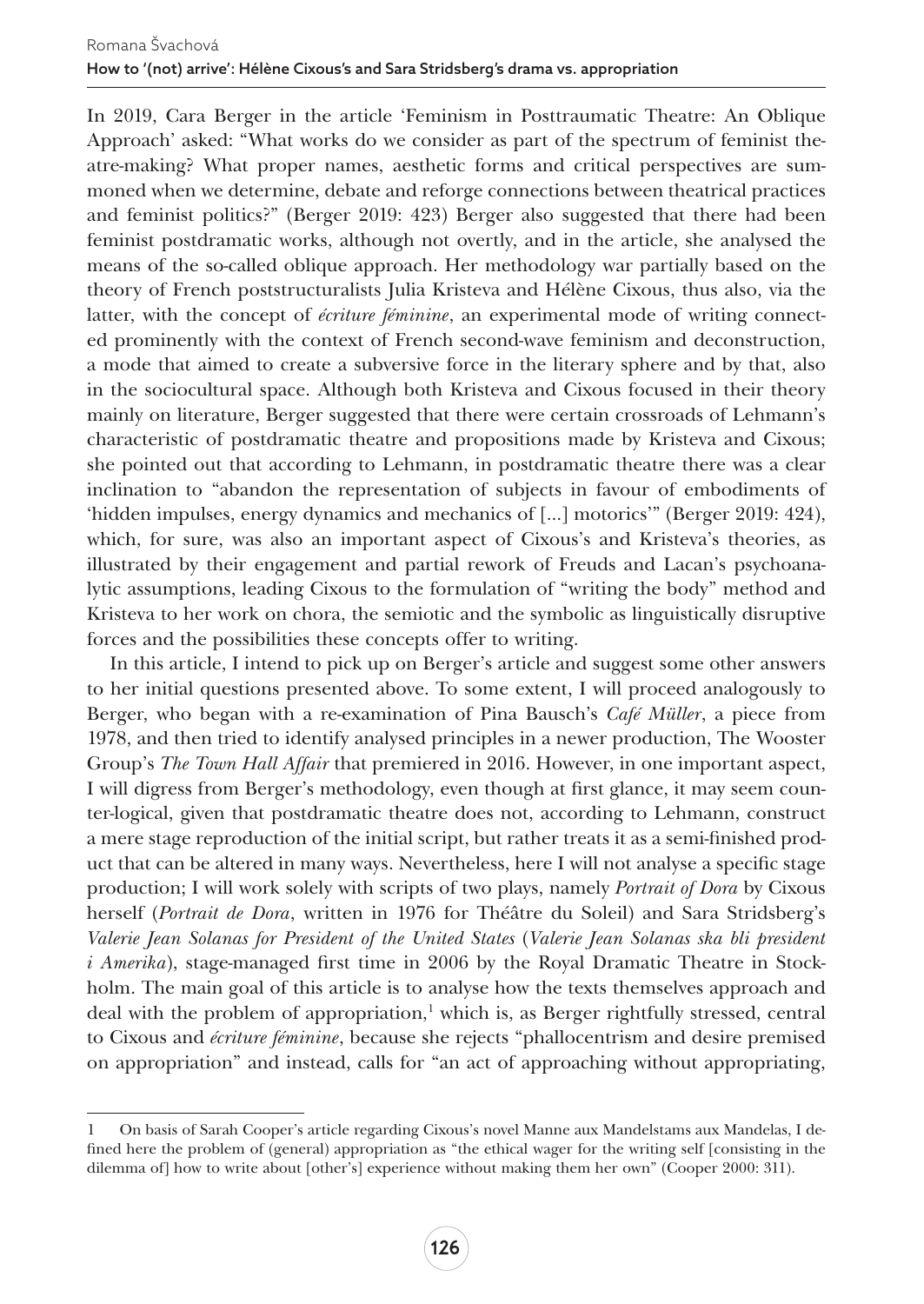of 'not arriving' at a place of mastery while also not dismissing the other as completely remote and thus beyond our concern" (Berger 2019: 430).

The plays were chosen for several qualities that they share: for the first, both fall into the category of biographical fiction, a fact that promotes the problem of appropriation even more than in the case of a narrative proclaimed to offer pure fiction, however biographical or autobiographical it may covertly be; and interestingly, both the plays are highly intertextual, which also underscores the problem of appropriation, since the former encompasses selected parts of Freud's texts on his patient with the pseudonym Dora, given by him, whom he diagnosed with hysteria, and the latter emanates from the dramatic and literary work of the American radical feminist Valerie Solanas, the author of the satirical play *Up Your Ass* as well as the manifesto *SCUM*, from which one finds a sheer number of excerpts even in Stridsberg's take on Solanas' complicated life. Secondly, both the dramas approach controversial, marginalised female figures having been diagnosed with mental issues, but who refused the suggested treatment at a point<sup>2</sup>, or partially the diagnosis itself, and the diagnosis is indeed questioned today (for more, see Breanne Fahs' biography *Valerie Solanas: The Defiant Life of the Woman Who Wrote SCUM (and Shot Andy Warhol)*, 2014); the texts then place these personalities and their point of view into the centre of attention in an empowering gesture, as well as contesting the "official" narratives surrounding them, by making them protagonists, which creates a certain platform for giving voice to those that were neglected by our culture; however, the voice is fictional in these cases, which, again, puts the problem of appropriation into light. And for the last, both the texts are playwriting debuts of the authors who prior to having written them, appeared on the literary scene and became connected with literary feminism, although in a different time and place; and above all, both the plays are stage adaptations of novels written by the authors themselves – in Cixous's case we are talking about the novel *Portrait du soleil*, in Stridsberg's about *Drömfakulteten*.

The fact that the plays are not only playwriting debuts, but also book adaptations, is, I believe, important as any other with regards to the purpose and methodology of this

<sup>2</sup> "Nevertheless, although Freud never seems to have doubted Dora's version [of what happened with K by the lake], instead of displaying any sympathy for his vulnerable patient, he was to declare himself 'embarrassed' (Freud, p. 66) because her sharpness had no need of him to make sense of her situation, and to devote himself to proving, with extraordinary virtuosity, that [accepting K's version instead, denying any kind of harassment from his side] serve her own interest as well: that she really still loved K. The most obvious example of Freud's tunnel in his interpretation of a scene that had taken place when Dora was only fourteen. K, who was then approaching middle-age, had arranged to find himself alone with her, clasped her to him, and kissed her. Dora had torn herself away and fled. According to Freud, 'the reaction of this child of fourteen was already entirely hysterical' (Freud, p. 59); he goes on to propose that her various hysterical symptoms, such as her throat problems, were in reality displacements of the pleasure she had felt. Such manifest projection on Freud's part has occasioned all the more comment since the Dora case history was path-breaking in that it was the first to assert the importance of transference. Freud himself acknowledged that his own blindness was the reason the analysis failed, when Dora ended it only after three months. He attributed the failure to the fact that he had not realized that Dora was transferring the negative affect she felt for K onto him; only subsequently did he admit, though only in the margins of his text, in a footnote, that the main mistake consisted in his failing to realize the importance of Dora's homosexual love for Frau K. Freud considered this an intellectual failing on his part, not a symptom of his unconscious; it was Jacques Lacan who first pointed out the counter-transference at work in his analysis of Dora." (Hanrahan 1998: 49)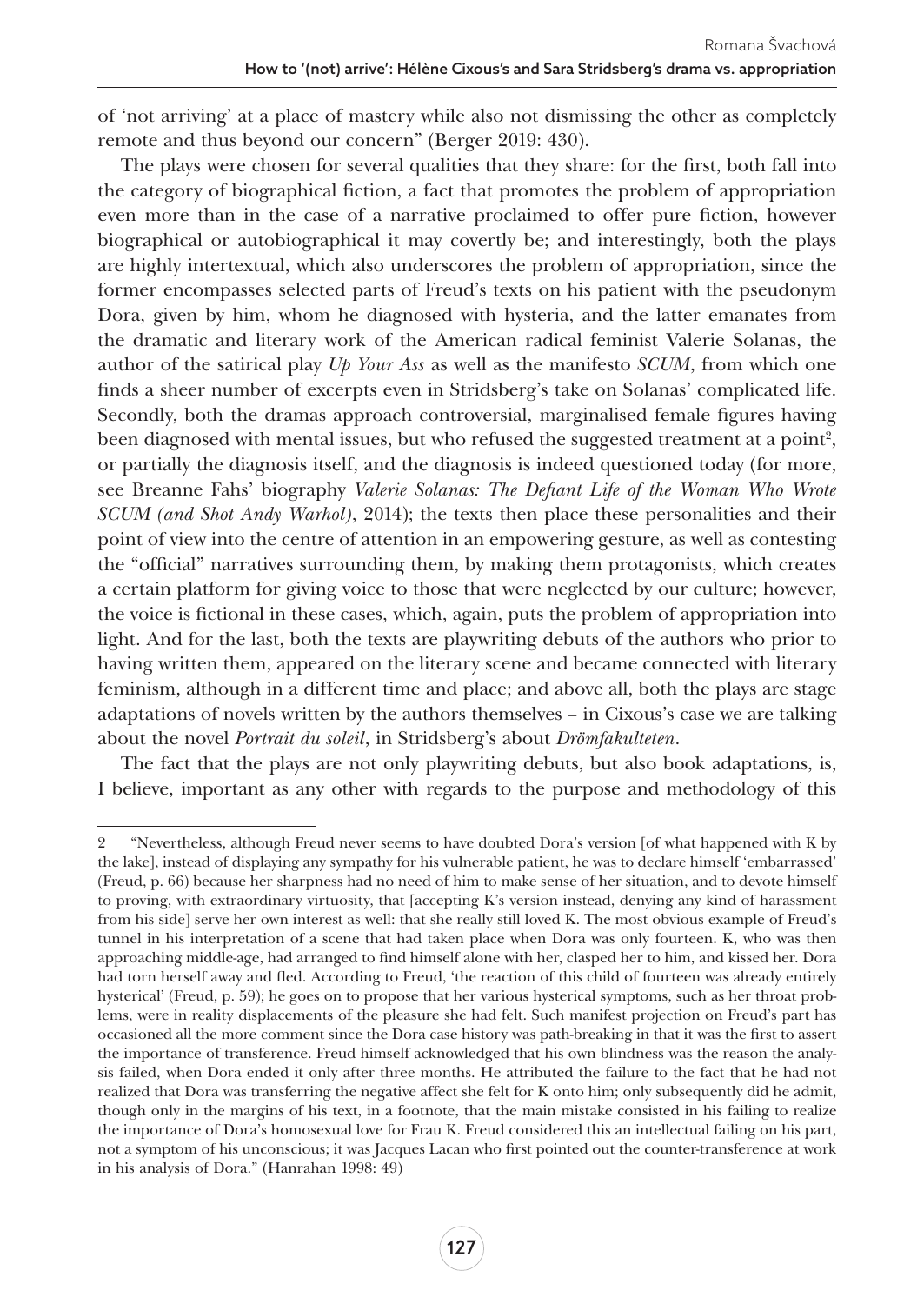article. Both authors later developed as dramatists and reflected upon the specificities of writing drama<sup>3</sup>; my premise is that in their playwriting debuts and book adaptations at the same time, the boundary between a literary text and a dramatic text would be less clear and the genres would more overlap, which allows me to treat the texts also as literary ones.

## *Portrait of Dora***: the narrator in drama**

"Cixous's choice of a theatrical form [for this work dealing with Dora's case] has received relatively little attention, her subversion of that form even less. The play was first staged by Simone Benmussa in 1976, and a version based on her production, and incorporating her stage directions, was then published. However, for the second edition, and again when the play was republished in 1986, Cixous chose to come back to her original text. The most significant difference between the two editions was that the 'Voice of the Play', which introduces and comments on the action in the original, had been replaced for the most part by 'Freud's Voice' in the Benmussa version." (Hanrahan 1998: 48)

The influence of Cixous's previous experience with writing novels, specifically with writing experimental literary texts trying to develop aesthetics and means that would correspond to aims of *écriture féminine* that the author described in the 1975 manifesto *The Laugh of the Medusa* (*Le Rire de la Méduse*) and later in her essays, show itself clearly in *Portrait of Dora*. The very first replica of the text in its original 1976 version belongs to the 'Voice of the Play', an unpersonified voice that proclaims the following over the scene:

VOICE OF THE PLAY "*… These events declare themselves, like shadows, in dreams, they often become so clear that we feel we can reach out and grasp them, but, in spite of this, they elude any final clarification, and if we proceed without skill of particular caution, we find ourselves unable to determine whether or not such a scene ever really took place."* (Cixous 2004: 35, italics in the original)

This is an important part of the exposition, and the only solid one here, given subsequent replicas of Dora and Freud, that, especially at this very beginning of the play,

<sup>3</sup> "[Cixous] considers that the theatre is the space in which the writer and her writing are in the closest possible contact with the other, in all its forms. The immediacy of the theatre, in terms of time, creates writing that operates through a kind of 'violent condesantion' (p. 16). Cixous argues that writing for the theatre cannot indulge in long passages of reflection or diversion – pausing for an unspecified length of time here, wandering off in unknown directions here. On the contrary, she explains: 'One must lose neither time nor attention. No detours… The look of the spectator should go straight to the actor's heart' (p. 16). Cixous considers that the theatre is also an immediate physical space – a space in which one is brought into close proximity and made aware of the existence of many others." (Blyth – Sellers 2004: 54)

<sup>4</sup> "Stridsberg betraktar själv pjäserna som annorlunda än romanerna. Tillkomma på ett annat sätt, under andra förutsättningar och i ett annat tempo. […] Hon ser också uttrycket i pjästexterna som ett annat än det i romanerna. Om ingen är på plats för att plocka upp dem faller replikerna på det nakna scengolvet. […] En pjästext är ingen litterär text, inte som en roman ett rum i vilket man kan vistas i långa tidsrymder och som förändras medan man vistas där. En pjästext är i första hand en samling anvisningar till regissör och skådespelare om hur scener och repliker skall tolkas. De är ett slags bruksanvisningar, kort sagt." (Sem-Sandberg 2012: 461–462)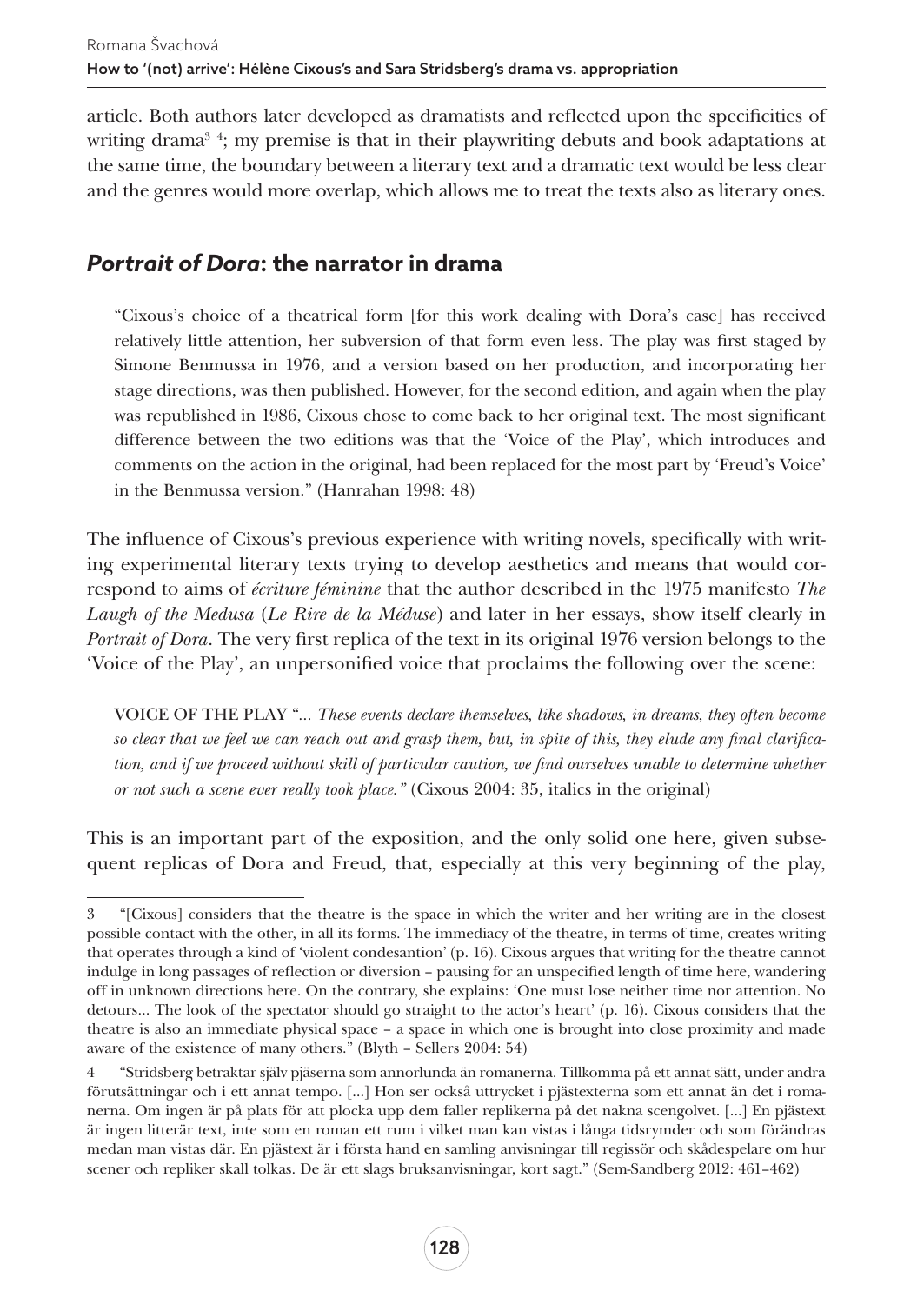seem to have a clear surreal quality as they remind of a dream scene<sup>5</sup>. This initial replica of the Voice of the Play, which is, in fact, a quote of Freud himself<sup>6</sup>, specifically a loan from 'Notes upon a Case of Obsessional Neurosis', seems crucial because here, used in this manner in the very opening of the play, it does not remain simply a quote of Freud, not only because there is no acknowledgment of the source given in the play; by making specifically this quote an opening replica of the whole play, it is recontextualized to offer a comment both on the structure and the content of the play, as well as a disclaimer; in other words, it is turned into an exposition that is literally nothing more but a piece of factual information on what to expect: a dream of someone, a personal re-vision of the outplayed events.7 But who is the dreamer then? Especially if the Voice of the Play is quoting Sigmund Freud?

In the terms of literary theory, we could say the Voice of the Play has the role of overt narrator, who brings herself to light for specific purposes. As Maireád Hanrahan has pointed out, "Cixous's invention of the Voice of the Play is intricately bound with her concern to present a version of Dora's story that is different in genre (in both senses of the French word: genre and gender) from Freud's version" (Hanrahan 1998: 48). As for the difference Hanrahan addresses, it is established mainly by the self-reflectivity, the self-awareness of the play, created by the presence of the Voice of the Play and its disclaimers acknowledging the nature of the work on the overlapping borders of fact and fiction, dismissing the concept of any true objectivity by blending them; instead, by working on these borderlines, it warns us that there is always only bulk of subjective versions of events and that if one of the subjective versions is regarded as more valuable and becomes privileged over the others, or the others are completely disregarded as such, discrimination is created. In this case, we are thus informed that we are, indeed, about to see a subjective version of events as they were dreamt by the dreamer, the Voice of the Play, and by this, the Voice of Play indicates that we should approach the offered content as such.

5 "DORA *[in a voice that shatter a silence – with a tone between a request and a threat]* If you dare to kiss me, I'll slap you! *[With a cajoling reflection]* DORA *[suddenly in his ear]* Just dare to kiss me, I'll slap you! FREUD Yes, you will tell me about it. In every detail. DORA *[in a faraway voice]* "If you like." *[in an awakened voice]* If you wish. And then? FREUD You will tell me about the scene by the lake, in every detail." (Cixous 2004: 35)

<sup>6</sup> Symptomatically, Ann Liddle's translation of *Portrait de Dora* does not use Alix and James Strachey's so-called Standard Edition translation of Freud's works into English. Instead, it offers a different translation, fully in concordance with the play's aim to provide a different version of the events. Feel free to compare Liddle's translation above with Strachey's translation and also, to take provided context into consideration: "In psycho-analyses we frequently come across occurrences of this kind, dating back to the earliest years of the patient's childhood, in which his infantile sexual activity appears to reach its climax and often comes to a catastrophic end owing to some misfortune or punishment. Such occurrences are apt to appear in a shadowy way in dreams. Often they will become so clear that the analyst thinks he has a firm hold of them, and will nevertheless evade any final elucidation; and unless he proceeds with the greatest skill and caution he may be compelled to leave it undecided whether the scene in question actually took place or not." (Freud 1981a: 206, text in bold highlighted by me)

<sup>7</sup> This is typical for Cixous, who calls any story a dream in her poetically written theory (for more, see the chapter "The School of Dreams" in her collection of essays *Three Steps on the Ladder of Writing*).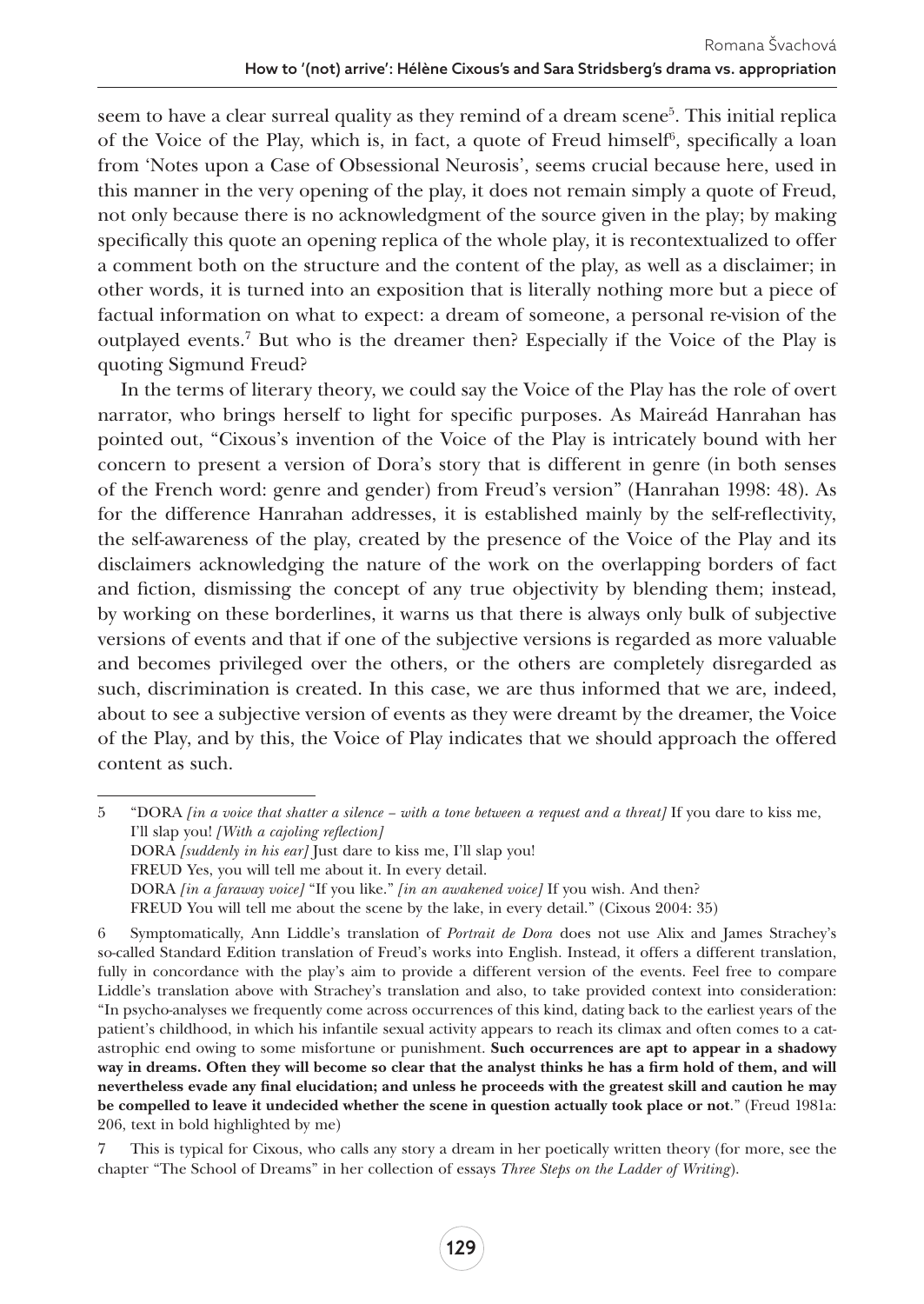Later, the Voice of the Play makes another loan from Freud<sup>8</sup> and proclaims one other replica in the first moments of the play – which script is symptomatically not structured into separated scenes or acts by nothing more than several indents between sections of replicas –, namely: *"This initial account may be compared to an unnavigable stream, a stream whose bed is sometimes obstructed by rocks, sometimes divided by sandbanks"* (Cixous 2004: 36, italics in the original). This time, the Voice of the Play informs us that the play will unfold in the manner of the stream of consciousness (but of whose consciousness then?), the modernistic mode which is known for its use of structure based on associations and focused on the fluidity of cognitive processes and that was, in fact, inspired by Freud's work on the unconscious, these very words included. And indeed, precisely these qualities can be attributed to *Portrait of Dora* as a whole. Dora's sessions with Freud serve here as a kind of a point of departure and an anchor at the same time, from which the narration constantly "travels" back to crucial points in Dora's or even Freud's memory or to Dora's dreams that she is requested by Freud to recount to him, and on at least two occasions, even to Freud's dreams. The discussed events or visions are more often shown on the stage than being simply retold in words, thus the sensory aspect of the events gets more prominence on the side of the spectator, and by that, understanding of a situation in favour of context and the sensorial instead of the spoken word could also be promoted. Both memories and dreams can start to outplay seemingly wildly, almost out of nowhere, being called out by associations, and sometimes, the difference between a dream showing the unconscious processes and using the symbolic vocabulary of dreams is indivisible from the dialogue of the patient and the therapist, who are also developing relations during the time:

DORA Mr K. was serious when he spoke to me I think.

FREUD Yes.

DORA But I didn't let him finish.

FREUD What were his actual words?

DORA I don't remember anymore. He said to me: you know that my wife means nothing to me. And I cut him off immediately.

MR K. You know that my wife means nothing to me.

[…]

MR K. And I beg you to forgive me, and to say nothing about what happened.

DORA And what if I told you wife?

You offer me a cigarette. […] Out of weariness, I agree to spend the night with you. You smoke two cigarettes. You have one in your mouth and one in your hand. You never stop talking.

This can't go on any longer. Besides, the cigarette is burning out. FREUD *[insinuating voice]* Just one more puff!

<sup>8</sup> "This first account [of the patient asked to give me the whole story of his life and illness] may be compared to an unnavigable river whose stream is at one moment choked by masses of rock and at another divided and lost among shallows and sandbanks." (Freud 1981b: 16 in Strachey's translation)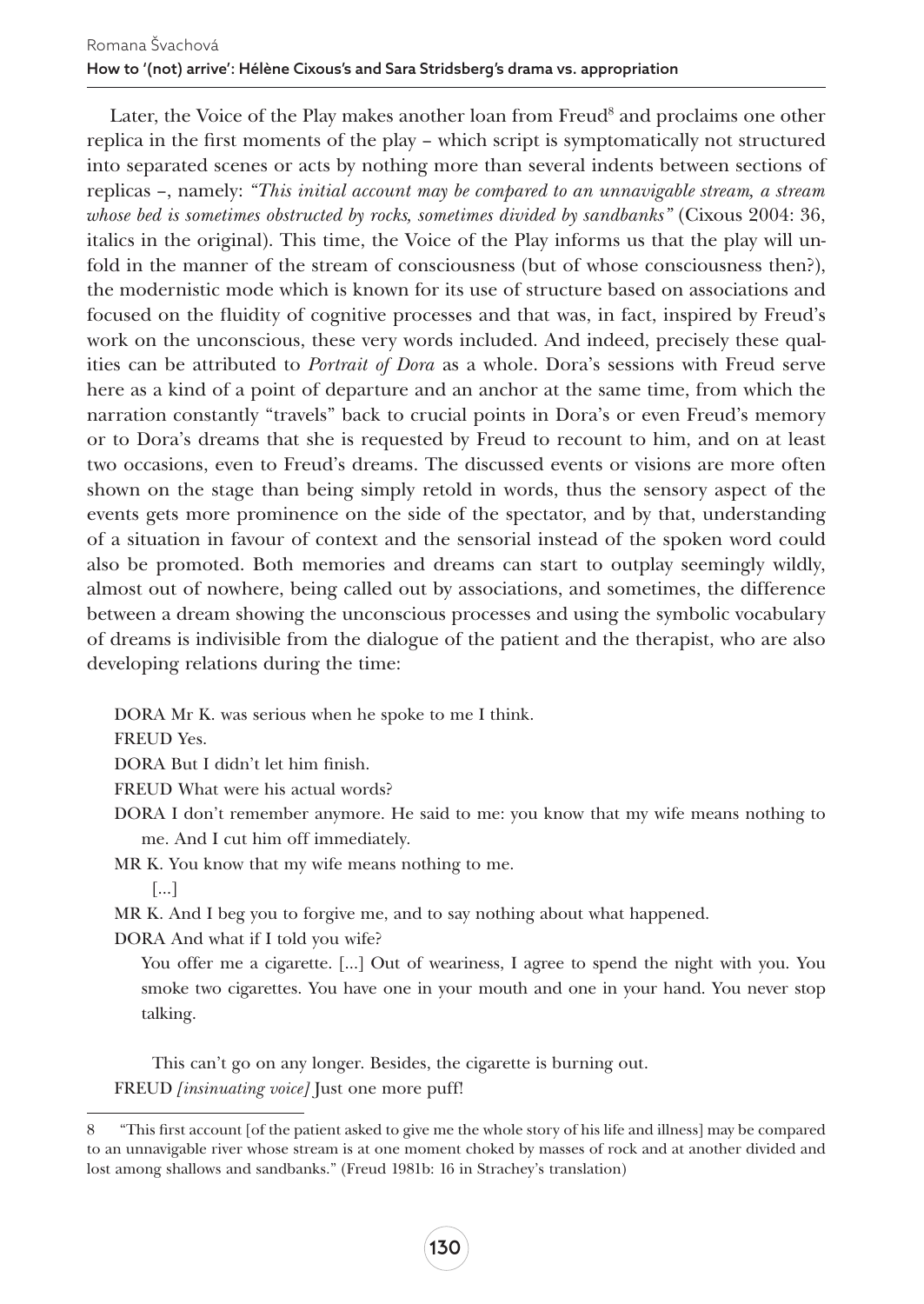DORA Well, let's hurry up and get it over with then!

FREUD *[insinuating voice]* And what if we went on a journey somewhere?

DORA I don't have the strength to start all over again. I accepted the cigarette out of weariness. But it's impossible for me to desire. I can no longer smoke or travel. Adieu, adieu! Where is the station?

FREUD Were those lilies-of-the-valley that were growing in big white patches next to the forest, just a kilometre or two away from your hand?

DORA And if the white flowers had been blue, would I have given up?

*[Imitating her mother's voice]* I am told: Shame on you! Dora, what are you doing? That's poison. It makes people stupid.

DORA Where! is! the! station! *[She shouts]*

VOICE OF THE PLAY What lilies-of-the-valley say in a dream

Mr K. said with a jewellery box.

What one says with flowers

Papa said with pearls

What Dora did not say

The Doctor said with smoke

DORA At last, at last, I arrive at the station.

MR K. There's no train. The rails have been cut.

[…]

FREUD *[in a normal voice]* You knew there would be no train? No flowers for the forest; no train for the station [in your dream]. This is no accident. There is something you don't want to touch or catch. (Cixous 2004: 54–55)

As we can see in this highly dynamic scene in which Dora retells one of her dreams for Freud, between the plot of the dream and her dialogue with Freud about it, there is no clear boundary between the two plots indicated in the text. Thanks to that, Freud stepping into the shoes of Dora's past harasser Mr K. in the replicas "Just one more puff!" – smoking cigarette has here sexual subtext – and "And what if we went on a journey somewhere?" could be interpreted in more than one way, for example as: (1) a part of Dora's retold dream, displaying her transference; (2) Dora's vision happening during the session with Freud, displaying her transference; (3) an antimimetic portrayal of Freud seen through the Voice of the Play's eyes, showing him developing counter-transference to his patient, as suggested by Jacques Lacan after rereading 'Fragment of an Analysis of a Case of Hysteria' (Hanrahan 1998: 49).

The use of a structure resembling the literary stream of consciousness works in the play as another tool to promote the role of the narrator. Simply put, where there is a stream of consciousness, there must be also someone producing it; someone who, as shown in the example above, brings ambivalence in the case of this play, not clarification.

For modern realistic drama as presented by Ibsen, for example, the narrator is an abandoned, relic concept that one does not need to have in a play; instead, the stage itself and the analytic exposition are put to work to show and uncover everything that is needed for a delivery of a coherent message from the author himself. However, in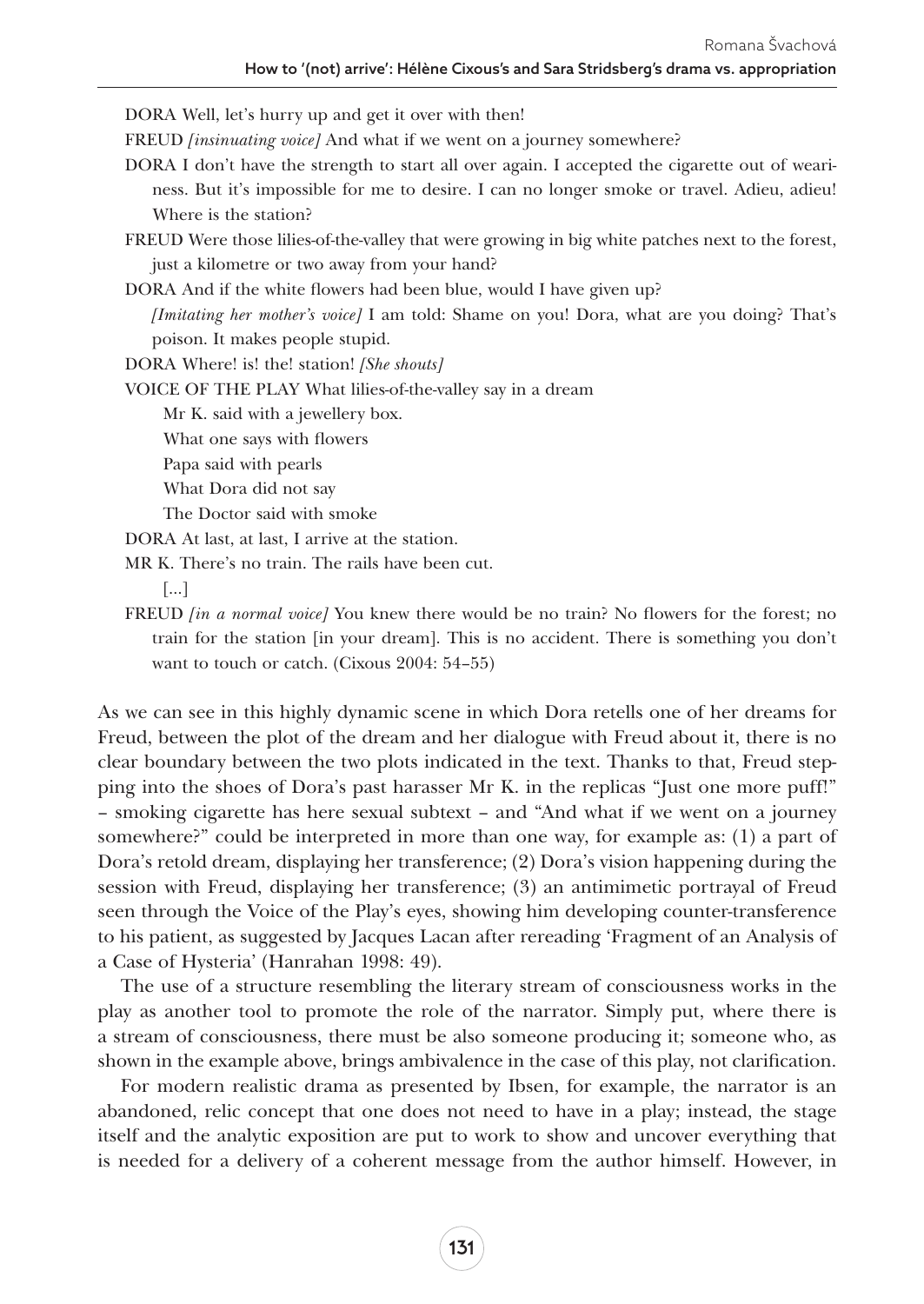line with tendencies of postdramatic theatre, to deliver a coherent, unified, thus ostensibly objective message is not the purpose of *Portrait of Dora*. The purpose is reversed here, because the concept of objectivity is problematized by the play, and therefore, the narrator, who nowadays is at home solely in the literature, is re-invited even onto the stage. Although the identity of the narrator remains here a mystery (it is not clear, for example, whether she is an extradiegetic or intradiegetic narrator, and if the latter, what character is it; is it Freud? Dora? somebody else? Cixous as the narrator? an anonymous narrator, a mere framework? the identity of the narrator is purposefully left to remain an implicit question), via coupling the Voice of the Play with the stream of consciousness Cixous created a subjectified point of view through which the events are shown, but without actual personification of the narrator. In other words, she pointed out that even in a genre that has rid itself of her, there is a narrator and by this, she implied that there is a narrator behind every story, every message, every communicated content, however objective account it seems to offer at first glance.

This emphasis serves more purposes at once: not only does it naturally question Freud's account of Dora's story by stressing that he is also a personal narrator of 'Fragments of an Analysis of a Case of Hysteria', but it is also an efficient way how to deal with the problem of appropriation. If narrative art (which drama is as well) stands trial for its fundamental principles – simply put, somebody is telling a story about someone else, even in the case if they are telling a story about themselves because in such a case, they construe themselves as characters in the story –, one of the logical solutions seems to be to acknowledge this circumstance and make it a part of both the content and the form of the work.

In postmodernist literature, metafiction and overt narrators that can be easily used for such acknowledgment have already become relatively common phenomena; on the stage, however, the use of it can be still seen as rarer, and thus experimental. Nevertheless, if we consider specifically feminist theatre-making, the questions the problem of appropriation proposes should be considered crucial in the same way as they are crucial to feminist literature, and for the very same reasons, if when considering appropriation a symptom of hegemony.

### *Valerie Jean Solanas for President of the United States:*  **the stage as memory space**

Interestingly, even though I have already described that at least in the case of the two plays discussed here, Sara Stridsberg, a major contemporary Swedish belletrist and dramatist, can be coupled with Cixous for her use of the same vastly intertextual recipe to create a biographical fiction about an actual person connected via history with feminism, who had experience with psychological (mis)care, Stridsberg herself has rejected the notion that she might have been influenced by Cixous<sup>9</sup>. However, not only the topical but also the formal similarities of *Valerie Jean Solanas for President of the United States* to *Portrait of* 

<sup>9</sup> "Croyez-vous à l'écriture de femme ? / ― Non ! Je sais qu'ici, en France, vous êtes très influencé par Hélène Cixous et son concept d'« écriture féminine » mais je ne partage pas cette idée de la littérature. La seule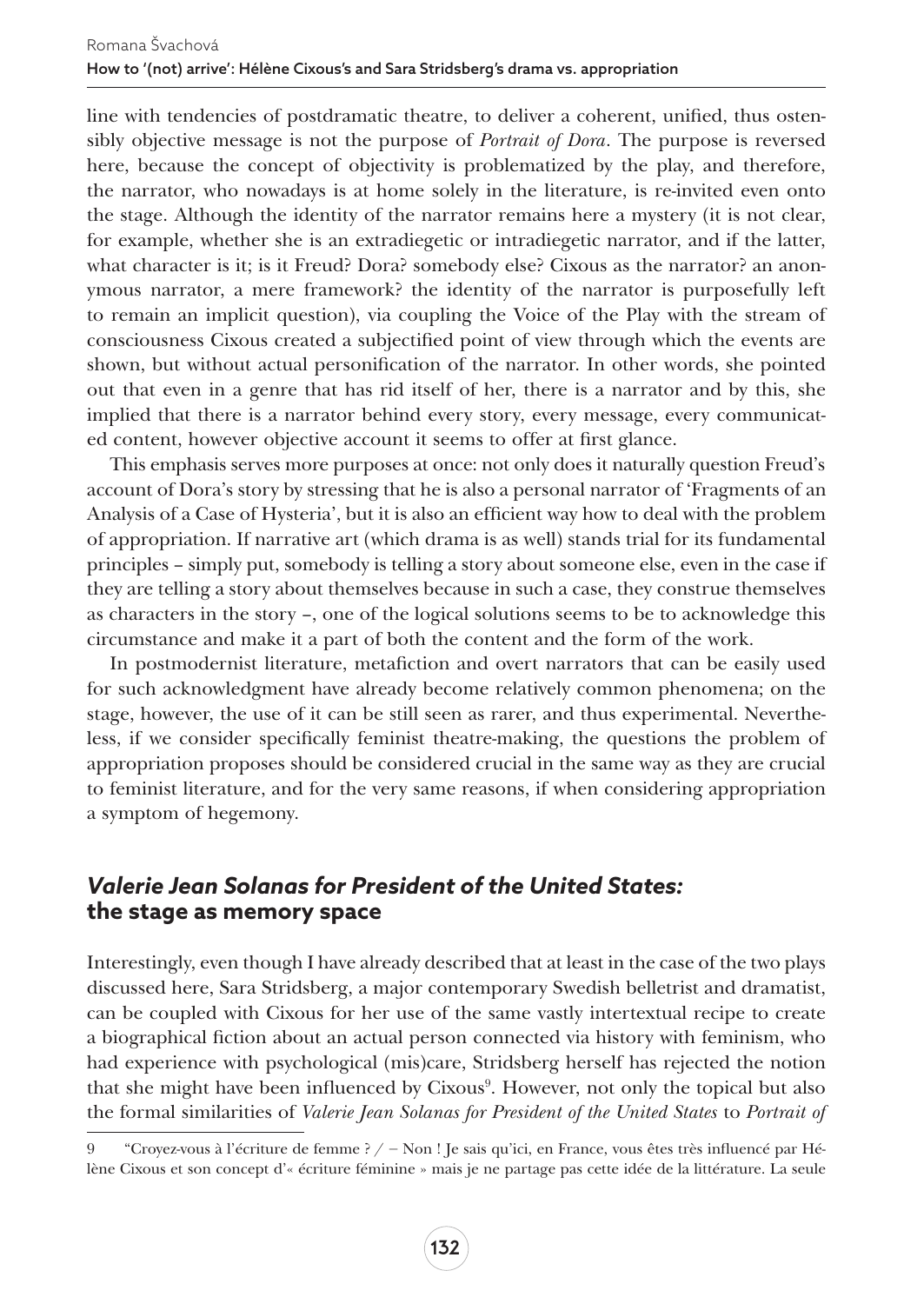*Dora* are considerable. A surrealistic conception of time, space and plot has also a significant role in the aforementioned Stridsberg's play; also here we find realistically depicted point of departure, namely the death bed in which Stridsberg's Valerie Solanas lays with severe pneumonia, but shortly afterwards, the bed is gone when anything in the hotel room brings out an old memory and in a subsequent scene, the plot jumps to the point in the protagonist's past that has been recalled. In other cases, such as in scenes 4, 5, and 17, the room in which Valerie is dying becomes occupied by visions of clearly absent mother Dorothy Solanas or Cosmo Girl (Ann Duncan), an already gone lover, and the protagonist talks with both. The other characters that visit the patient during these last days of hers, namely Sister White and Daddy's Girl, might also be hallucinations of the lonely protagonist troubled by high temperatures, since these characters are not denoted as fully personified characters with proper names, but are given names that remind of something Valerie would call them if she was to belittle them (which she, at least with Daddy's Girl, does) and we do not get to know much of them; by this, they are constructed rather as walking stereotypes than proper characters. As a result, the stage is turned into a sort of Valerie's memory space that is ruled by similar laws and principles as the stage in *Portrait of Dora*; however, even this summarizing description of the play's form already indicates considerable differences in how the surrealistic conception of the time, space and plot works in the two texts.

In the case of the script to *Valerie Jean Solanas for President of the United States,* there is no reference that would indicate the presence of some narrator. It seems paradoxical if one knows that the play is in fact a stage adaptation of a novel by Stridsberg herself, *The Faculty of Dreams* (*Drömfakulteten*, 2005). The famous and critically acclaimed novel was written as a second-person narrative, in which we find means of metafiction, namely a character named "the Narrator" ("Berättaren" in Swedish) having occasional talks with the bedridden protagonist; the Narrator is probably female, but otherwise, we do not get to know much of her as a character, and thus, she can be viewed both as a supporting (and sort of elusive) character in the story and a narrative tool that was made overt by getting a body, but still presents rather an abstract concept since all other aspects of her identity remain a mystery. Similarly as the narrator of *Portrait of Dora*, even the Narrator of *The Dream Faculty* could be anyone. Moreover, the nonlinear plot depicting selected points from Valerie Solanas' life is several times interrupted by sequences that remind of writing notes or prose poetry focused on the mood and atmosphere, that are, in fact, central to the whole narrative.

In *Valerie Jean Solanas for President of the United States*, most of the quotes of the Narrator are turned into replicas of Daddy's Girl. However, even though I have mentioned that from the script, we do not get to know much of Daddy's Girl and Sister White (in comparison to other supporting characters of the play, e. g. Cosmo Girl or Andy Warhol), they are not tabula rasa; in the script, we find information that Daddy's Girl is a postgraduate student that is writing her dissertation on Valerie (Stridsberg 2012: 450) – not a novel or a piece of drama – and through their dialogue, we even get other pieces

écriture qui m'intéresse c'est celle qui joue avec la possibilité de la vérité." (Desroziers, quoting an interview with Stridsberg in the French literary magazine *Transfuge*)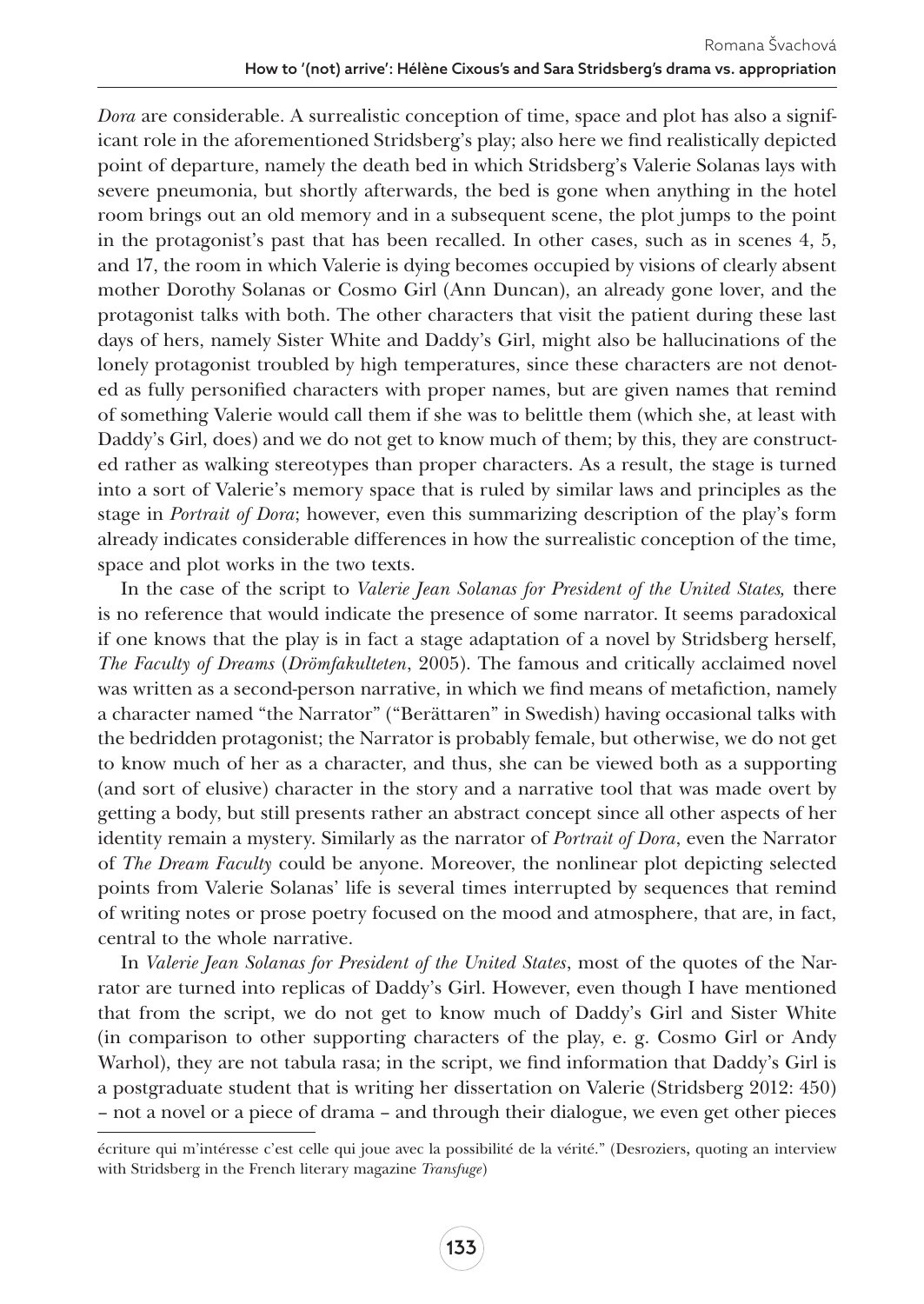of information about her, mostly leading to stereotyping her as a "dutiful daughter of patriarchy". In other words, Daddy's Girl and the Narrator of *The Faculty of Dreams* are hardly the same, although Daddy's Girl is given words of the latter, because in the play, she gets only the function of a supporting character, whereas in the novel, the Narrator can be considered as having more functions at once and by that, being an ambiguity.

With *Portrait of Dora*, I have also discussed the method of the stream of consciousness used as a guiding principle for the structure of the play. As indicated above, elements of such structure can be found in *Valerie Jean Solanas for President of the United States* as well; however, when compared to the former, the play is at first glance much more organized according to the principles of linear and logical narration. Here we get separated scenes (27) and although the drama as a whole does not comply with the principle of classical unities, the individual scenes do. One of the outcomes of such structure is that unlike in *Portrait of Dora*, the past (presented via memories) cannot dissolve into the presence of the protagonist. Thus, one of the possibilities for greater ambivalence, so greater interpretational freedom on the side of the recipient, is out of reach.

As the result, even though *Valerie Jean Solanas for President of the United States* has similar surrealistic quality as *Portrait of Dora*, it does not use it to approach and cope with the problem of appropriation. In the play, the life of Valerie Solanas is appropriated, as is the life of Sigmund Freud and his patient known under the pseudonym Dora in *Portrait of Dora*. However, *Portrait of Dora* acknowledges this fact via its reintroduction of the narrator to the stage and its work with a chaotic structure based heavily on the stream of consciousness, which supports the concept of the overt narrator and further develops it. In *Valerie Jean Solanas for President of the United States*, comparable structure from its novelistic predecessor was not transferred into the stage adaptation and as the result, the drama itself does not deal with the problem of appropriation, although it would be well suited especially with regards to its genre as well as topic.

## **Turning back to the beginning**

One of the possibilities of how to manifest, and by that in fact dismantle appropriation even in *Valerie Jean Solanas for President of the United States* was, however, offered by Berger in her article. When analysing The Wooster Group's production of *The Town Hall Affair*, "a meditation on D. A. Pennebaker's documentary *Town Bloody Hall* (1971) featuring a fierce debate between Norman Mailer and a panel of feminists" (Berger 2019: 431), she described how the production used screening of parts of the original document, and on one key occasion, it used it next to a stage version of it performed by an actor in parallel. Thus, the "dance critic, essayist and lesbian feminist 'jokester' Jill Johnston" (Berger 2019: 434), who presented a poem at the panel discussion, was shown twice at this moment (that in the documentary was interrupted and cut short by Mailer) on the stage*,* once on the screen as Jill Johnston herself and once in the portrayal of her, performed by the actress Kate Valk. Berger remarks that "[Valk's] mimicking Johnston's physical and vocal characteristics is both foregrounded and complicated by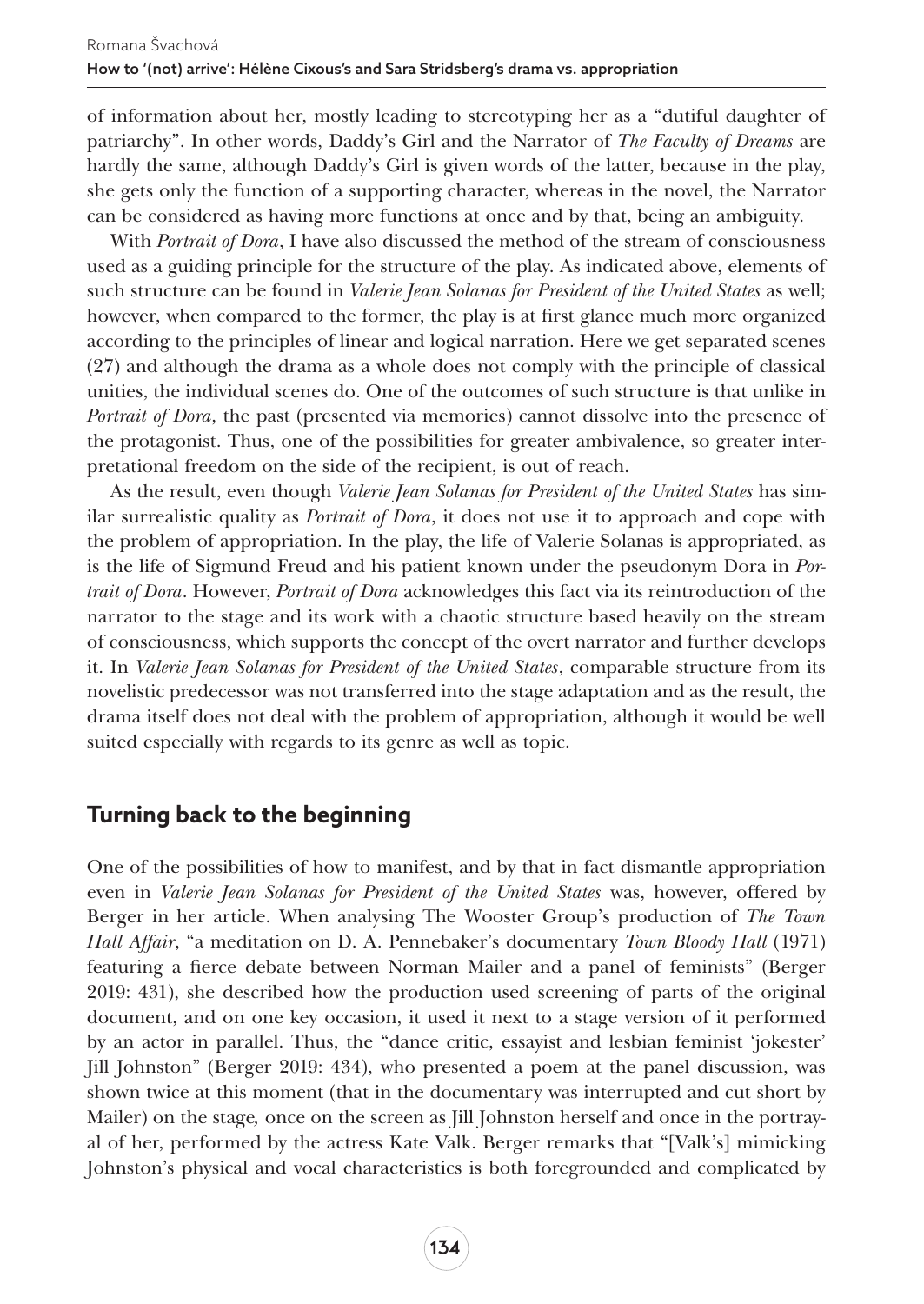the presence of the video which encourages spectators to assess her performance against the historical document" (Berger 2019: 434); in other words, by creating this contrast, the production used the original document for various reasons and indeed, one of them seems to be the need of dealing with the problem of appropriation. By showing and underlining the discrepancies between the original and the recreation, we get another kind of acknowledgement of the nature of the situation, this time created with the help of authentic multimedia.

When staging *Valerie Jean Solanas for President of the United States*, one could, in fact, choose to do the same: there is a plethora of video and audio material with Solanas in person. Besides several recorded interviews with her, there is also the short film *I a man* created by Warhol, in which, according to the biographer Breanne Fahs and even Stridsberg, she plays nobody but herself (Fahs 2014: 98; Stridsberg 2012: 433), and other records made by him when having talks with Solanas. However, the script of Stridsberg's play does not suggest this; instead, it proposes to recreate one of such recorded talks between the two artists during the performance on the stage without providing reference to the factual visual or audio material (scene 12, scene 19) and to outplay another one short film by Warhol, *Blowjob*. In this piece, however, Solanas does not perform.

When returning to Berger's questions presented at the beginning of this article, it is clear that to answer them fully, one would need to consider extensively more than this article could encompass. However, my intent was: (1) to suggest that if we are looking specifically for feminist postdramatic theatre, it might be useful to turn attention also to Cixous as a dramatist, not only as a literary theoretician; (2) the work of Sara Stridsberg, a feminist author and a major figure of contemporary Swedish drama, is also noteworthy when we are asking for "proper names, aesthetic forms and critical perspectives [... and] when we determine, debate and reforge connections between theatrical practices and feminist politics" (Berger 2019: 423); (3) the problem of appropriation, either cultural or any other, a challenge that narrative art is today facing on several fronts, was to some degree addressed already during the second-wave feminism and some means how to deal with the problem evolved in this area.

#### **Sources**

- Berger, Cara (2019): 'Feminism in Postdramatic Theatre: An Oblique Approach'. In: Contemporary Theatre Review, 29/4, pp. 423–438.
- Blyth, Ian Sellers, Susan (2004): Hélène Cixous: Live Theory. New York/London: Continuum.
- Cixous, Hélène (1993): Three Steps on the Ladder of Writing. New York: Columbia University Press.
- Cixous, Hélène (1995): Le Rire de la Meduse. New York: Columbia University Press.
- Cixous, Hélène (2004): 'Portrait of Dora'. In: Prenowitz, Eric (ed.). Selected Plays of Hélène Cixous. London/New York: Routledge, pp. 33–59.
- Cixous, Hélène (2010): La Rire de la Méduse et autres ironies. Paris: Editions Galilée.
- Cooper, Sarah (2000). 'The Ethics of Rewriting the Loss of Exile in «Manne aux Mandelstams aux Mandelas»'. In: Paragraph, 23/3, pp. 311–323.